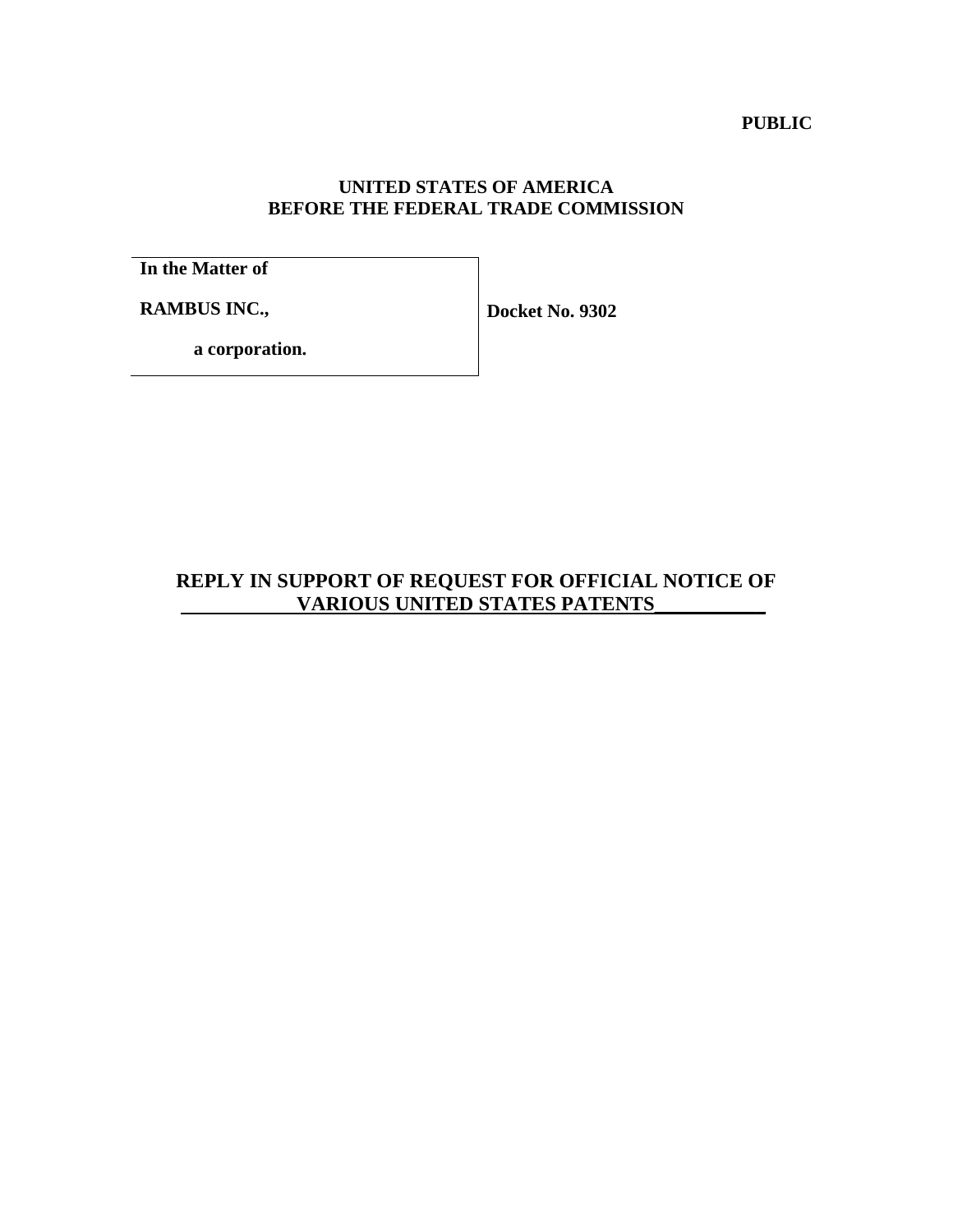## **I. INTRODUCTION**

The Court should grant Rambus's request for official notice and admit the patents at issue for three simple reasons. First, there is no reasonable dispute that the entire contents of issued patents are proper for official notice. The federal courts regularly take judicial notice of issued patents, and official notice in this proceeding is at least as broad in scope as judicial notice. Second, official notice is an entirely proper means of adducing evidence. Since the request is for notice of the entire patents, there is no difference between taking official notice and admitting the patents as trial exhibits. Third, each patent is relevant to a central issue in this action. Rambus is not asking the Court to make factual findings as to the import of these patents; it merely asks the Court to recognize that the contents of the patents are not subject to any dispute. If Complaint Counsel wish to argue about the import of the patents, that is for another day. For this motion, the patents speak for themselves.

### **II. BACKGROUND**

Rambus filed a Request for Official Notice of Various United States Patents ("Request") on July 28, 2003, before the close of evidence. Complaint Counsel filed an opposition ("Opposition" or "Opp.") on August 5, 2003. On August 6, 2003, Complaint Counsel stated that they would not oppose the filing of this Reply by noon on Friday, August 8, 2003, if it did not exceed ten pages. On that understanding, Rambus seeks leave to file this Reply in support of the Request.

## **III. ARGUMENT**

# **A. There is no reasonable dispute that the Court may properly notice all portions of an issued United States patent.**

There is no serious dispute that the entire contents of issued United States patents are properly noticed by the courts. As demonstrated by the cases cited in the Request, the courts regularly take notice of issued patents.<sup>1</sup> The contents of issued patents, matters of public record, speak for themselves. There can be no dispute as to what the patents at issue say; if Complaint

<sup>&</sup>lt;sup>1</sup> Not surprisingly, Complaint Counsel identify no authority to the contrary.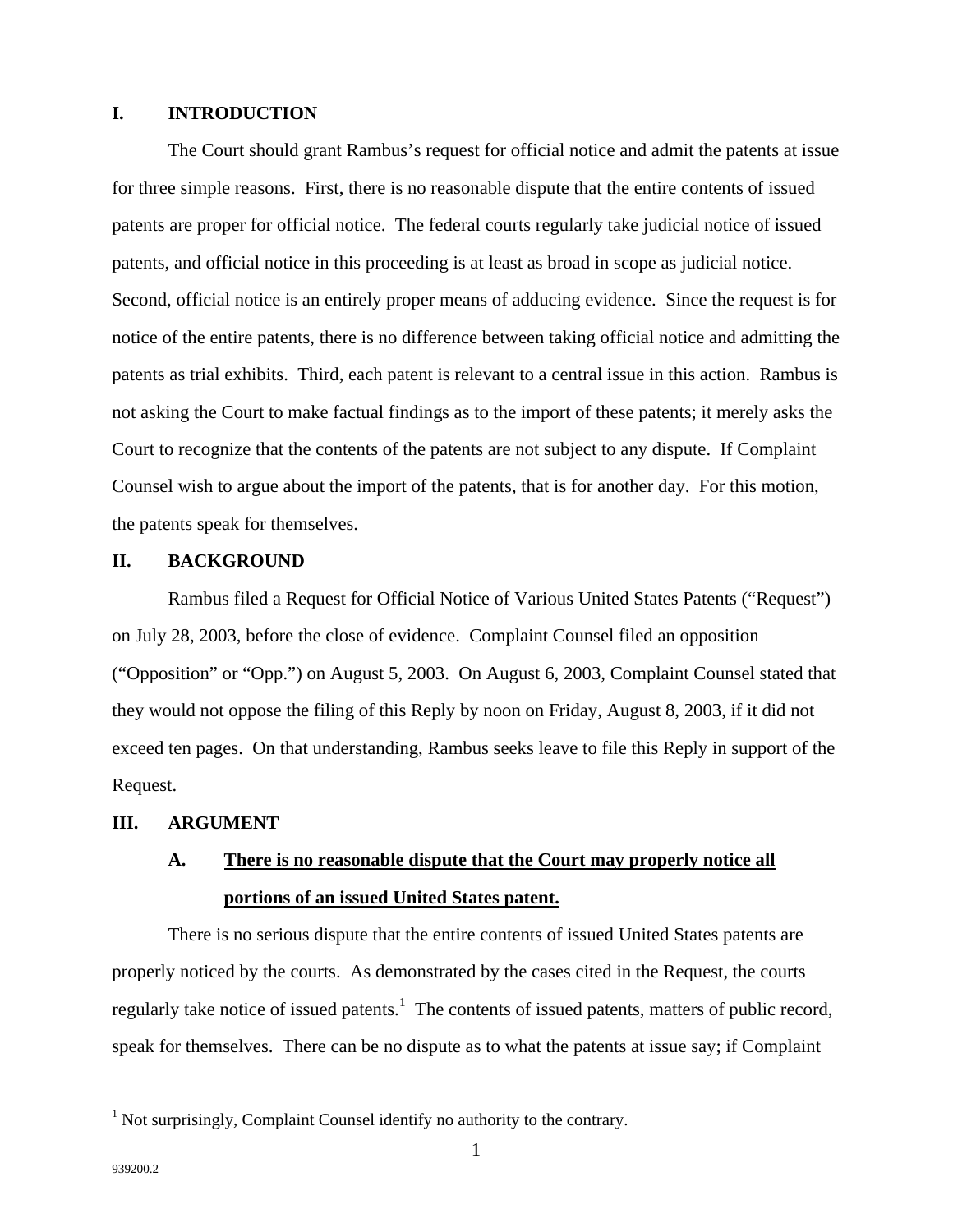Counsel want to argue over what the contents mean, or the import of a patent's contents, then that is a separate matter, and one not raised by the Request.<sup>2</sup>

Complaint Counsel seem to believe that there *can* be a dispute over what issued patents say, wrongly arguing that judicial notice is somehow limited to a narrow subset of information in an issued patent. The cases contain no such limitations. To the contrary, the courts take notice of whatever relevant information the patents contain, and treat that information as substantive evidence. *E.g.*, *Thomas & Betts Corp. v. Panduit Corp.*, 65 F.3d 654, 664 n. 12 (7th Cir. 1995) (the Seventh Circuit evaluated the contents of a judicially noticed patent to determine that the patent "disclos[ed] a best mode essentially identical" to plaintiff's product); *Hoganas AB v. Dresser Indus., Inc.*, 9 F.3d 948, 954 (Fed. Cir. 1993) (the Federal Circuit likewise evaluated the contents of a judicially noticed patent to determine that it 'covered' the defendant's product). This is no surprise, since the law is well-settled that the courts may properly notice the contents of administrative records. *See, e.g., Interstate Natural Gas Co. v. Southern California Gas Co.*, 209 F.2d 380, 385 (9th Cir. 1953) (taking judicial notice of contract terms and public hearings by the Federal Power Commission).

Matters properly noticed under Federal Rule of Evidence ("FRE") 201 are *a fortiori*  proper subjects of official notice in this proceeding. It is well-settled that official notice, in an administrative proceeding, is broader than judicial notice under FRE 201; it is certainly no narrower.<sup>3</sup> The Commission practice under 16 C.F.R. § 3.43(d) is not to the contrary. The cases applying 16 C.F.R. § 3.43(d) demonstrate that the Commission regularly approves reliance on

<u>.</u>

 $2^2$  To the extent that Complaint Counsel seek to argue that patents cannot be offered for their contents, they ignore the fact that issued patents are admissible under the public records exception to the hearsay rule. *See*, *e.g., Hay & Forage Indus. v. New Holland N. Am., Inc.*, 25 F. Supp. 2d 1170, 1175 n.2 (D. Kan. 1998) (applying F.R.E. Rule 803(8)(B)).

<sup>3</sup> *See, e.g., Sykes v. Apfel*, 228 F.3d 259, 272 (3d Cir. 2000) ("Official notice … is the administrative law counterpart of judicial notice. Both doctrines allow adjudicators to take notice of commonly acknowledged facts, but *official notice is broader than judicial notice insofar as it also allows an administrative agency to take notice of technical or scientific facts that are within the agency's area of expertise.*") (emphasis added); *de la Llana-Castellon v. INS*, 16 F.3d 1093, 1096 (10th Cir. 1994) ("The scope of administrative notice, sometimes referred to as official notice, however, is broader than judicial notice."); *generally* Charles H. Koch, Jr., 2 *Administrative Law and Practice* § 5.55[1] (2d ed. West 1997) (official notice has broader scope than judicial notice).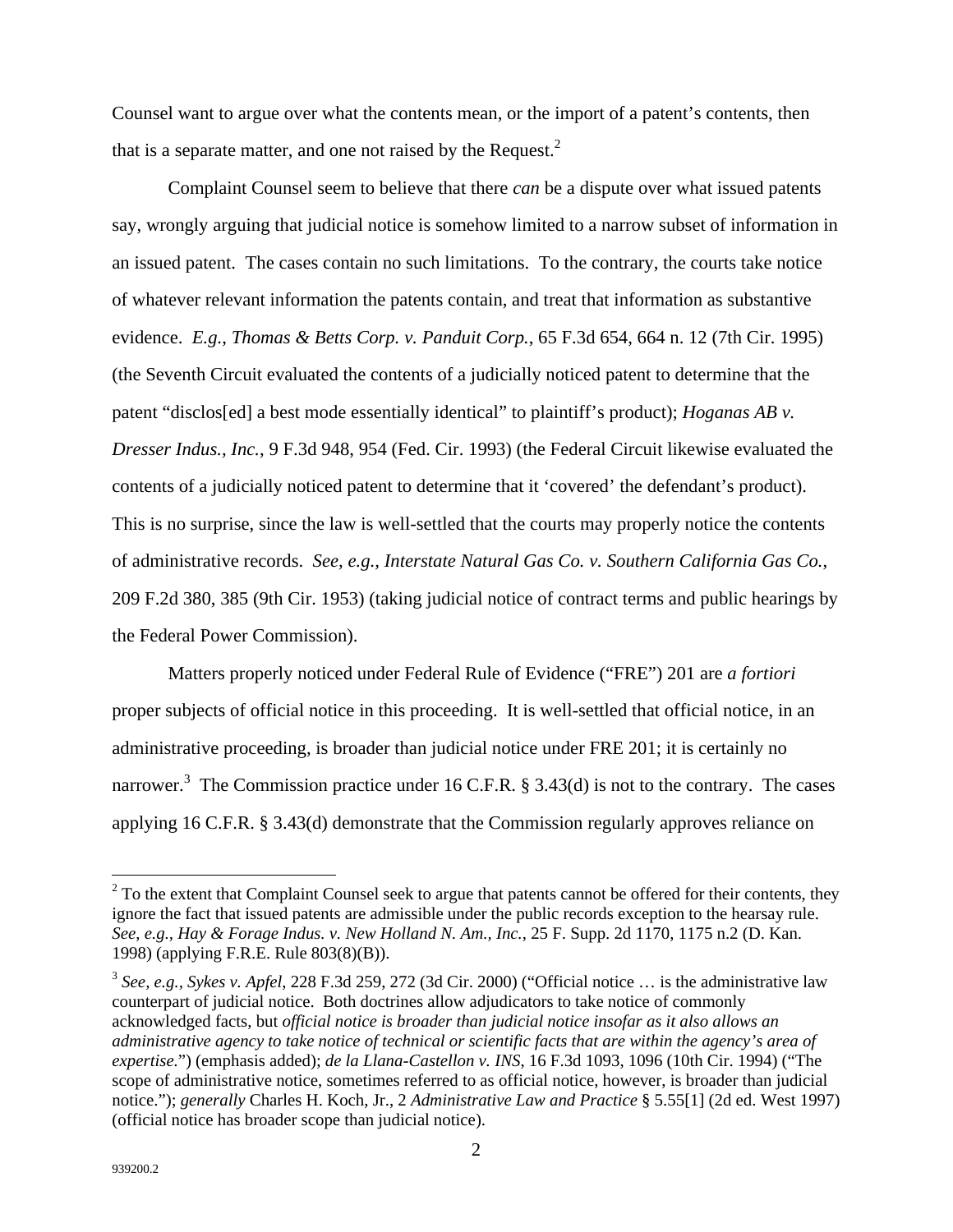the substantive content of officially noticed administrative records as evidence. $4$  Nothing in this practice supports Complaint Counsel's artificially cramped view of official notice, or precludes official notice of the entire contents of the patents at issue.

### **B. Official notice is a proper means for receiving evidence.**

Complaint Counsel wrongly claim that "[t]he doctrine of official notice is not a means to admit exhibits into evidence."<sup>5</sup> That argument is not well-taken. As discussed below, the entire contents of these patents are relevant to this proceeding. Whether the Court takes official notice of the patents *in toto*, or takes official notice of foundational elements and admits the patents into evidence as requested, the result is that the contents of the patents become part of the record. Since the parties will reference the patents in factual findings and briefs, Rambus submits that it is simpler for the Court to admit them with exhibit numbers. $<sup>6</sup>$ </sup>

This is exactly what official notice is for. "It must be emphasized that official notice is one of the processes for building the record upon which the decision will be made. $\frac{1}{2}$  As the Court recognized during cross-examination of Brett Williams, official notice is a time-saving means for dealing with foundational matters as to which there can be no dispute.<sup>8</sup> Likewise, under the Federal Rules, the judicially noticed facts become part of the record. $9$  Since Rambus

<sup>&</sup>lt;sup>4</sup> For that reason, in *Ethyl Corp*., the Commission relied on officially noticed economic information in support of its findings. *In re Ethyl Corp.*, 101 F.T.C. 425, 1983 FTC LEXIS 91, \*508 n.12 (1983). *See also In re Beauty-Style Modernizers*, 83 F.T.C. 1761, 1974 FTC LEXIS 227, at \*39 n.7 (1974), where the Commission considered and cited the entire contents of a Federal Reserve Board publication, which the Law Judge had administratively noticed, as evidence in support of its findings; *In re Avnet*, 82 F.T.C. 391, 1973 FTC LEXIS 125, \*132 (1973), where the Commission approved the Law Judge's reliance on the contents of officially noticed U.S. census data.

 $<sup>5</sup>$  Opp. at 6.</sup>

<sup>&</sup>lt;sup>6</sup> Complaint Counsel's attempt to analogize the Request to their attempt to admit 19 exhibits on the last day of trial is misplaced. Opp. at 5-8. The patents are self-authenticating official records; there can be no dispute about their contents. Further, the Request was made during Rambus's case-in-chief, not on the last day of trial, and Complaint Counsel were provided ample opportunity to respond or rebut this evidence, including through the testimony of Mr. Lee or Dr. Jacob. It is also well-settled that parties can seek judicial notice at any time.

<sup>7</sup> Koch, 2 *Admin. Law & Prac.* § 5.55[2]; *id.*, at § 5.55[1] ("official notice involves a method for getting information into the record").

<sup>8</sup> *See*, *e.g.*, 4 Tr. 936 (Brett Williams cross examination), cited in Request at 2 n.2.

<sup>&</sup>lt;sup>9</sup> See, e.g., Fed. R. Evid. 201(g) ("In a civil action or proceeding, the court shall instruct the jury to accept as conclusive any fact judicially noticed."). By definition, judicially noticed facts are matters as to which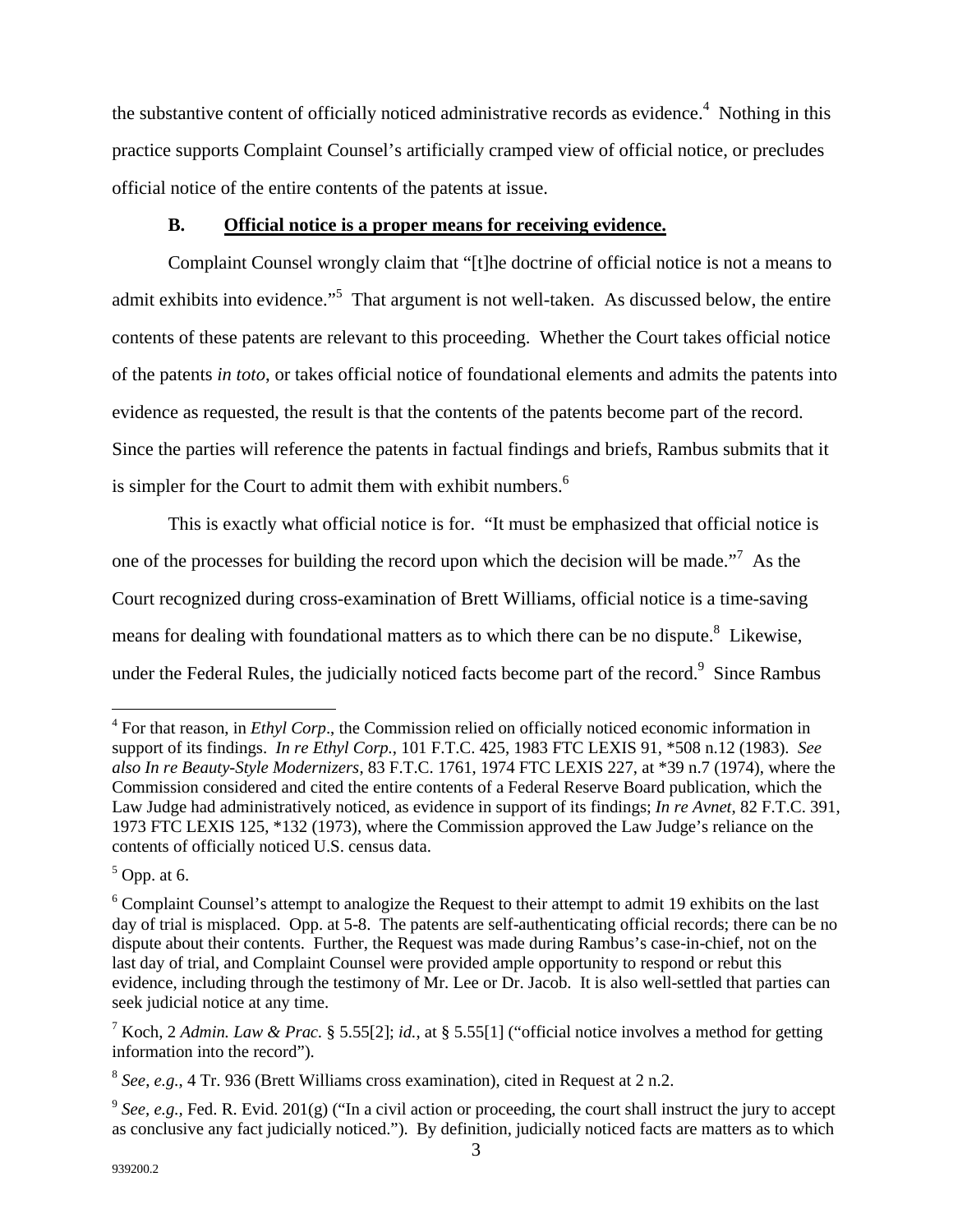asks the Court to take notice of the entire contents of the patents, the effect is the same as admitting them in evidence.

### **C. The patents at issue are relevant to this proceeding.**

Each patent in the Request is relevant to issues in this proceeding. The first two groups identified in the Request, patents relating to Micron's burst EDO technology, and other patents covering products manufactured in compliance with JEDEC standards, are relevant to the question of how JEDEC members actually behaved with respect to patent disclosures at JEDEC. The conduct of members bears directly on the question of what patent disclosures the JEDEC patent policy actually required, and also reveals whether JEDEC's policy was uniformly understood.

The last group, consisting only of Rambus's '353 patent, relates to the rule established in *VISX*. Specifically, the '353 patent illustrates that Rambus has patents, independent of the patents at issue in this proceeding, that cover DDR SDRAM devices built to JEDEC standards.

## **1. Micron burst EDO patents.**

The first nineteen patents in the Request deal with Micron's burst EDO technology.<sup>10</sup> Every one of these patents was identified, by exhibit number, in DX-6, used in Brett Williams's cross-examination. *See, e.g., DX-6*; 4 Tr. 924 (discussing DX-6);<sup>11</sup> 4 Tr. 933-34 (specifically discussing '320 patent, RX730); 4 Tr. 933-44 (discussing burst EDO disclosures to JEDEC); *generally* 4 Tr. 821-974 (discussing burst EDO).<sup>12</sup> As demonstrated therein, the dates of these patents, their applications, and their parent applications, in relation to various presentations at

 $\overline{a}$ 

there is no dispute. There can be no dispute as to what the patents at issue *say*, and Complaint Counsel do not attempt to identify one. Rather, Complaint Counsel seem to dispute only what the contents may *mean.* Such argument does not go to whether judicial notice is proper, however, but only to the import of the evidence noticed.

<sup>&</sup>lt;sup>10</sup> See Request, Tabs 1-19. For convenience, this Reply will refer to the patents by the exhibit numbers identified in the Request.

<sup>&</sup>lt;sup>11</sup> The demonstrative was not marked as DX-6 until the next day. *See* 5 Tr. 986-987 (marking DX-6 for identification).

 $12$  Given that Rambus told the Court that it would seek to admit these patents by stipulation or judicial notice, 4 Tr. 936, it is not clear how Complaint Counsel can legitimately argue that they had no notice that these patents were material.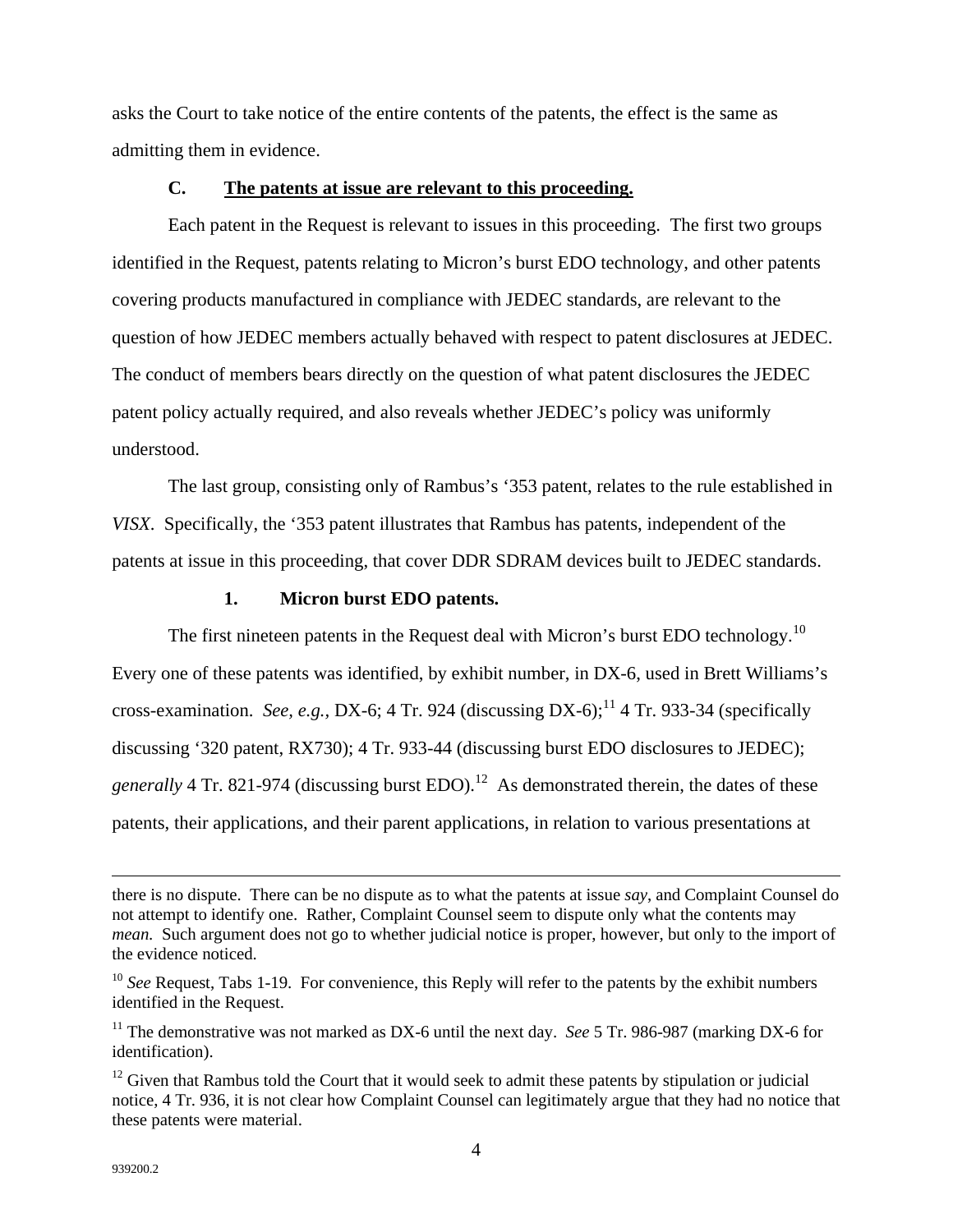JEDEC, bear on whether Micron in fact understood JEDEC's policy to require, or even encourage disclosure of pending patent applications that might be "related" to discussions on standards ongoing at JEDEC.

#### **2. Patents covering JEDEC standards.**

The next eight patents in the Request are assigned to JEDEC member companies. An inventor on each patent attended JEDEC meetings while the patent was pending, and while related subject matter was discussed at JEDEC meetings. Each patent "relates to" the "work of JEDEC" in the manner that Complaint Counsel argue triggers the JEDEC disclosure duty. Yet none of the applications resulting in these patents were ever disclosed to JEDEC. The relevance of these patents to that conduct is established by the allegations in the Complaint and the evidence of record from JEDEC, together with the information on the face of the patents, as follows.

#### **a. Fujitsu**

The Complaint in this matter explains that "[p]hase lock loop ('PLL') and delay lock loop ('DLL') are closely related technologies, both or which are used to synchronize the internal clock that governs operations within a memory chip and the system clock that regulates the timing of other system functions." Complaint ¶ 63. The Complaint goes on to allege that Rambus should have disclosed pending patent claims to "on-chip PLL/DLL technology" and that such technology was ultimately incorporated into the DDR SDRAM standard that was adopted in August 1999. *Id*. ¶ 64.

Fujitsu, however, had numerous undisclosed patent applications relating to on-chip PLLs and DLLs that were pending during the time that the DDR SDRAM standard was being discussed and later adopted at JEDEC. For example, the application for Fujitsu's U.S. Patent No. 6,028,816 (RX2312, Tab 25 of the Request) was filed on September 5, 1997 (although the patent claims priority back to a number of Japanese patent applications filed earlier in 1997 and in 1996). The '816 patent has broad claims directed to a semiconductor device, such as a DRAM, with "an input timing adjusting circuit" for receiving an external clock signal and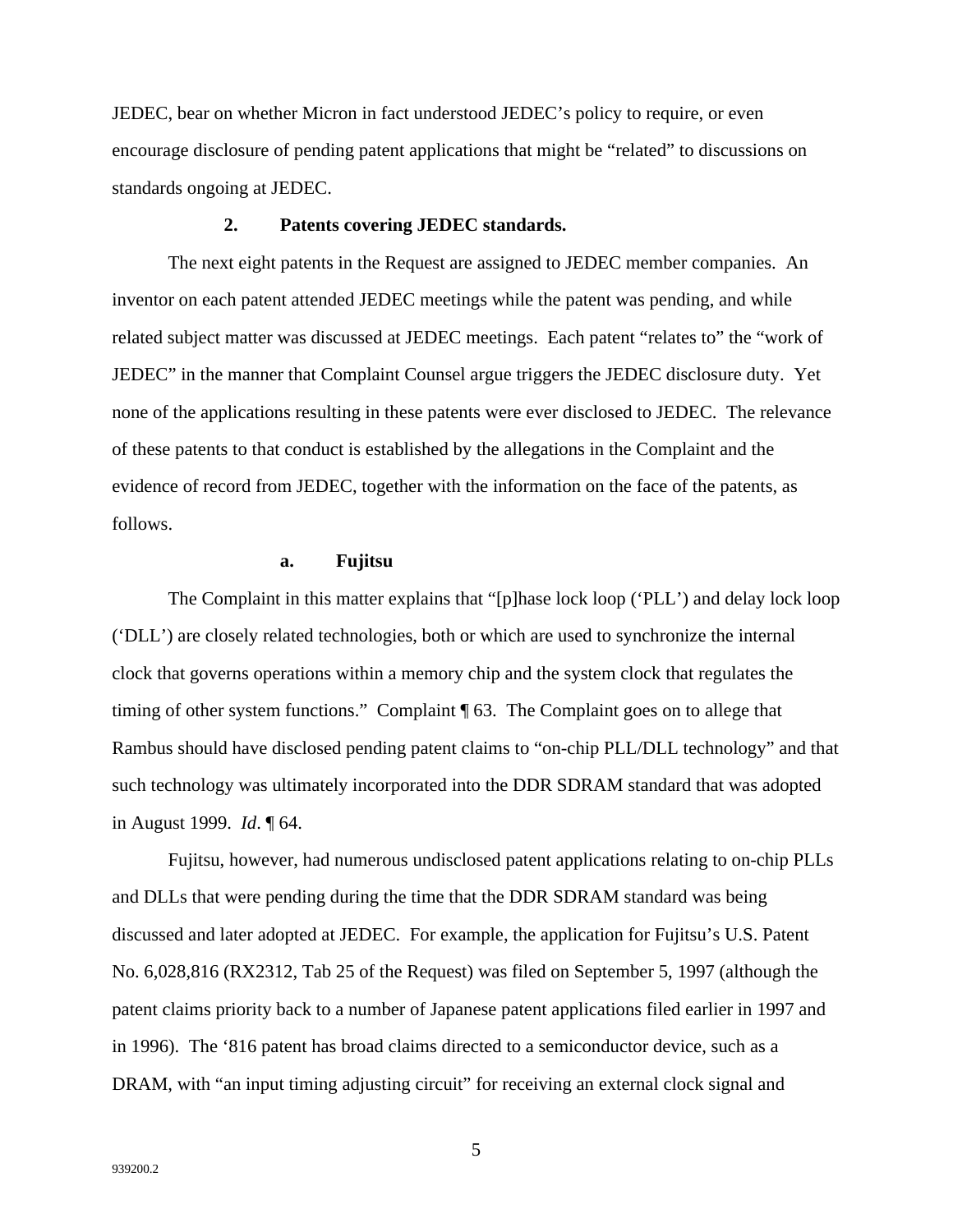outputting and adjusting the phase of an internal clock signal. Thus, the '816 patent is broad enough to cover either a PLL or DLL.

One of the inventors of the '816 patent, Masao Nakano, was present at meetings 81-85 of JC 42.3, spanning December 11, 1996 through December 9, 1997, but did not disclose the pending application.<sup>13</sup> This evidence suggests that he, like others, did not understand there to be any expectation that patent applications would be disclosed to JEDEC.

### **b. IBM**

IBM owns U.S. Patent No. 6,289,413 (RX1890, Tab 26), which claims priority to an application filed on October 18, 1996. Claim 1 of the '413 patent claims a "cached SDRAM" device including means for programming the device to operate in "Write Transfer mode" or "No Write Transfer mode" during a Write cycle. At meeting No. 86 of the JEDEC JC-42.3 Subcommittee on March 3, 1998, a "No Write Transfer mode" for a cached SDRAM known as ESDRAM was balloted. *See* JX42. The "No Write Transfer mode" was ultimately incorporated into the JEDEC standard for ESDRAM – Section 3.11.5.3.5 of standard 21-C provides for a programming such a mode in which write data is not written to the cache. *See* JX58, at 22; *generally* http://www.jedec.org/download/search/3\_11\_05R12.PDF (JESD21-C, § 3.11.5, at JEDEC website).

Jim Rogers, one of the inventors of the '413 patent, was present during meeting No. 86, but did not disclose his pending application. Again, this evidence supports the proposition that Mr. Rogers, like many others, did not understand there to be any policy that encouraged or required disclosure of patent applications.

#### **c. Mitsubishi**

Mitsubishi filed U.S. Patent Application Serial No. 07/869,917 on April 15, 1992. The specification of that application is over 250 pages long and, through various continuations and divisionals, has spawned numerous issued patents many of which relate to SDRAM or DDR SDRAM devices. For example, U.S. Patent No. 6,356,484 (RX2313, Tab 27) issued on March

 $\overline{a}$ 

<sup>&</sup>lt;sup>13</sup> See JX35 through JX41. Two other inventors on the '816 patent were present at various earlier meetings.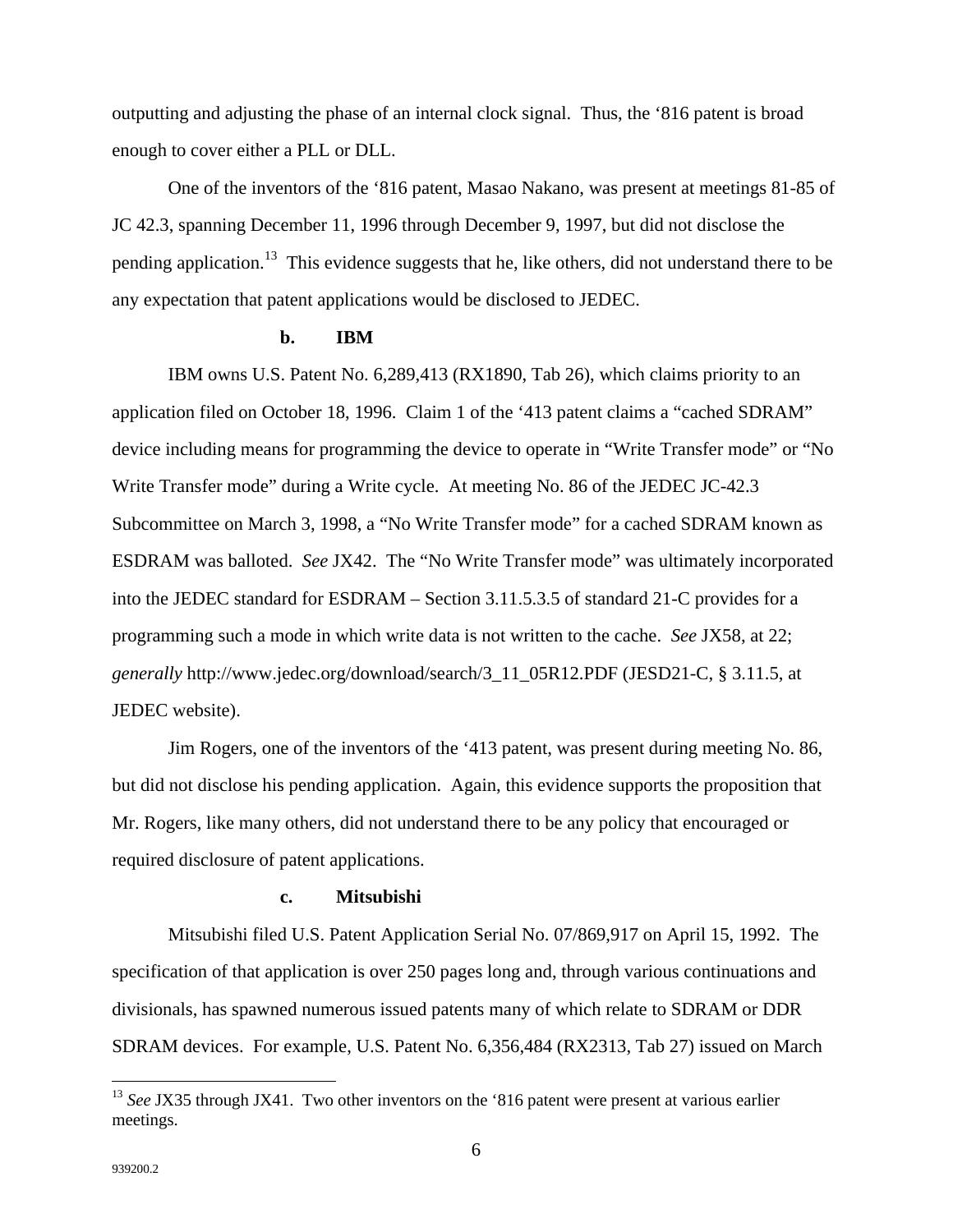12, 2002, and has claims directed to the use of both clock edges in synchronous memory devices, as in DDR SDRAMs. The specification of the '917 application states that "the present invention relates to a structure of a semiconductor memory device containing a cache, in which a dynamic random access memory (DRAM) having a large storage capacity serving as a main memory, and a static random access memory (SRAM) having small storage capacity serving as a cache memory are integrated on the same semiconductor chip." Col. 1, lns. 18-24.

One of the inventors of the '917 application, Hisashi Iwamoto, attended meeting no. 90 of JC-42.3 on March 2, 1999, at which a proposal concerning Enhanced SDRAM (ESDRAM) was discussed. JX46. Similar to the invention discussed in the '917 application, ESDRAM includes an SRAM cache integrated on the same semiconductor chip as a DRAM. Nevertheless, Mr. Iwamoto did not disclose the application.

#### **d. Samsung**

On October 4, 1993, Samsung filed U.S. Patent Application Serial No. 08/130,138. The application claimed priority to Korean applications dating to October 2, 1992. Through continuations and divisionals, Samsung has since obtained a number of patents stemming from the '138 application that relate to SDRAMs. For example, U.S. Patent No. 5,631,871 (RX925, Tab 20) has claims relating to auto-precharge; U.S. Patent No. 5,835,956 (RX1308, admitted on June 24, 2003) has claims relating to programmable latency; and U.S. Patent No. 5,838,990 (RX1309, Tab 22) has claims relating to a mode register for storing latency and burst length information. One of the inventors of the '138 application, Yun Ho Choi, attended several JEDEC meetings at which SDRAMs were discussed, including several after the parent Korean applications were filed and at least one after the U.S. application was filed. Yet Mr. Choi did not disclose the existence of any of these patent applications.

### **e. Texas Instruments**

On April 23, 1991, Texas Instruments filed U.S. Patent Application Serial No. 07/690,207. Through the filing of various continuation and divisional applications, Texas Instruments has obtained numerous patents with claims related to JEDEC standards. For example, U.S. Patent No. 5,808,958 (RX2309, Tab 21) issued on September 15, 1998, with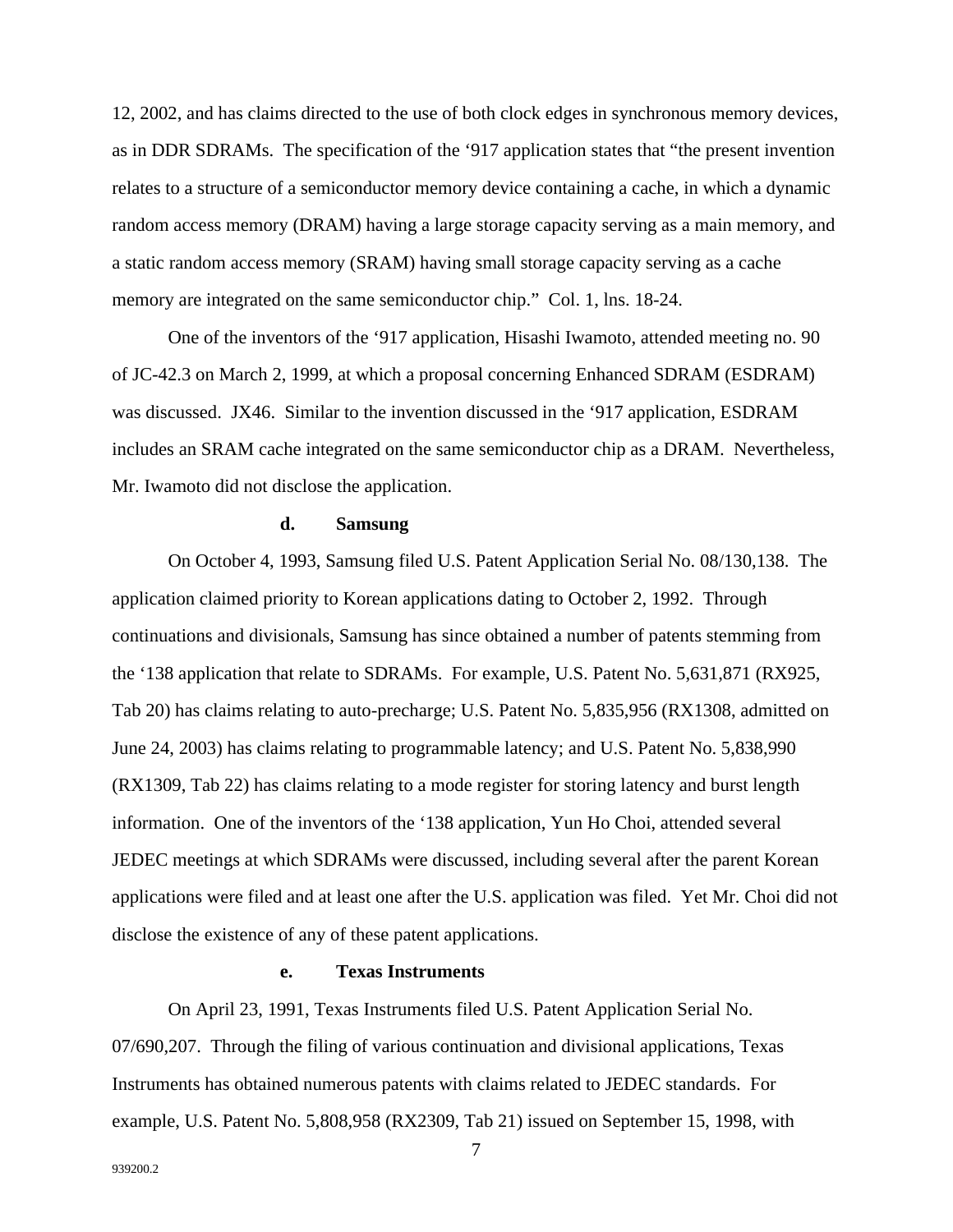broad claims directed to synchronous DRAMs with burst output. On November 9, 1999, U.S. Patent No. 5,982,694 (RX2310, Tab 23) issued with claims directed to synchronous DRAMs that output data on both edges of a clock. Five of the inventors of the '207 application and its progeny, Wilbur Vogley, Anthony Balistreri, Duy-Loan Le, Joseph Hartigan, and Roger Norwood, were regular attendees of JEDEC's 42.3 Subcommittee meetings, but not even one of them disclosed the pending applications.

## **f. Toshiba**

Toshiba's U.S. Patent Application Serial No. 08/031,831 was filed on March 16, 1993, but claims priority to a Japanese application filed on March 19, 1992. A number of issued patents claim priority to these applications, including patents containing claims closely related to the programmable CAS latency feature of SDRAMs. For example, claim 42 of U.S. Patent No. 5,986,968 (RX2311, Tab 24) broadly claims a semiconductor device comprising a "memory array," "control means" for outputting data N clock cycles ("latency N") after receiving a read command, and "programming means for variably programming the latency N." One of the inventors on the '831 application, Hitoshi Kuyama, attended meeting 62 of JC-42.3 on May 7, 1992, at which presentations relating to programmable CAS latency were made, but he did not disclose his pending application. *See* CX34 (JC-42.3 #62 meeting minutes).

**\* \* \* \* \***

The import of these patents, in relation to discussions at JEDEC and the fact that the underlying applications were then pending and were not disclosed, will be spelled out in more detail in the proposed findings of fact. For this Request, it should be sufficient to show that the patents are relevant to important issues and therefore should be admitted.

## **3. Rambus's '353 patent.**

Finally, Rambus's '353 patent (RX 2314, Tab 28) reads on JEDEC-compliant DDR SDRAM devices. The '353 patent, which continues from the same application as the '405 patent (U.S. Patent No. 6,470,405) (RX2122-15), shares – in all material respects – the same specification as the '405 patent, about which Martin Fliesler (Rambus's patent law expert), testified at some length. 42 Tr. 8876-80, 8949-52. By inspection, claim 1 of the '353 patent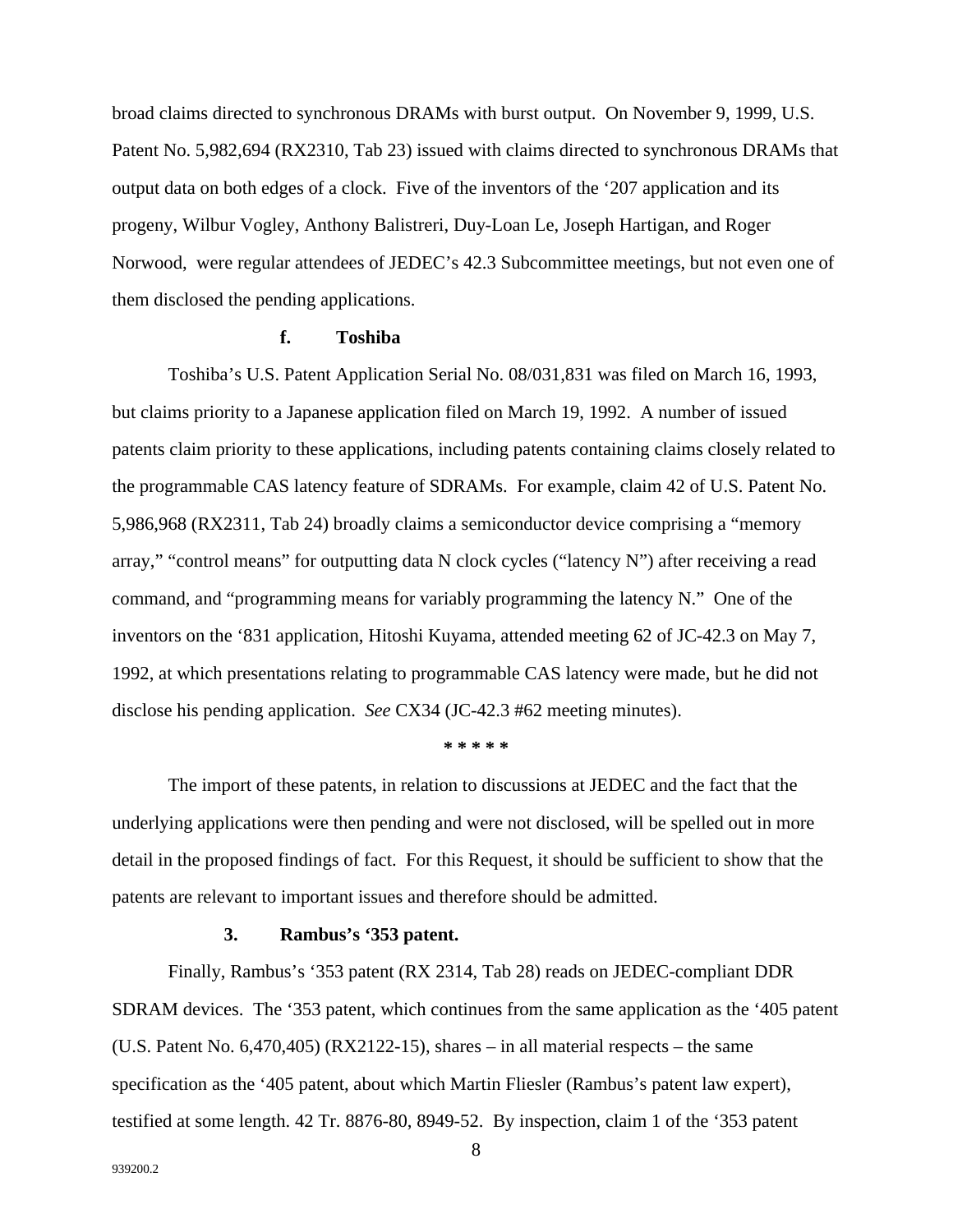resembles claim 1 of the '405 patent, but is broader in many ways, including the fact that it lacks a limitation associated with a precharge operation. As a result, it is readily apparent that claim 1 of the '353 patent also reads on JEDEC-compliant DDR SDRAM. As stated, that makes the '353 patent relevant to this action, and it should be admitted.

## **IV. CONCLUSION**

For the foregoing reasons, the Court should take official notice of the entire contents of the patents at issue. By means of official notice, the patents themselves should be admitted and made part of the record of this proceeding.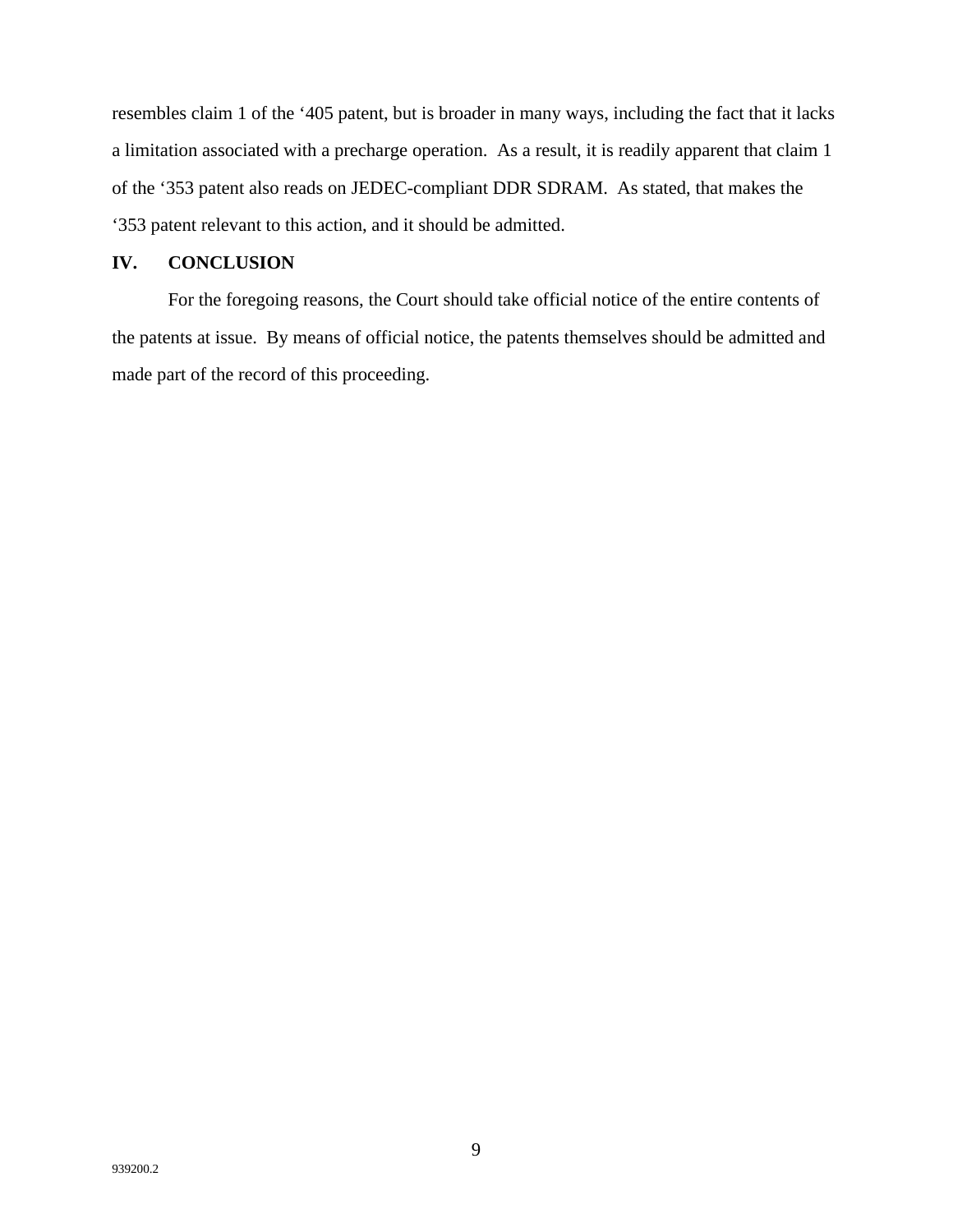DATED: August 7, 2003

Respectfully submitted,

l

Gregory P. Stone Steven M. Perry Peter A. Detre Adam R. Wichman MUNGER, TOLLES & OLSON LLP 355 South Grand Avenue, 35<sup>th</sup> Floor Los Angeles, California 90071 (213) 683-9100 (213) 687-3702 (facsimile) (202) 663-6158 (202) 457-4943 (facsimile)

Douglas Melamed Kenneth A. Bamberger WILMER, CUTLER & PICKERING 2445 M Street, N.W. Washington, D.C. 20037 (202) 663-6000

Sean C. Cunningham John M. Guaragna Gray, Cary, Ware & Freidenrich LLP 401 "B" Street, Suite 2000 San Diego, California 92101 (619) 699-2700

Attorneys for Respondent Rambus Inc.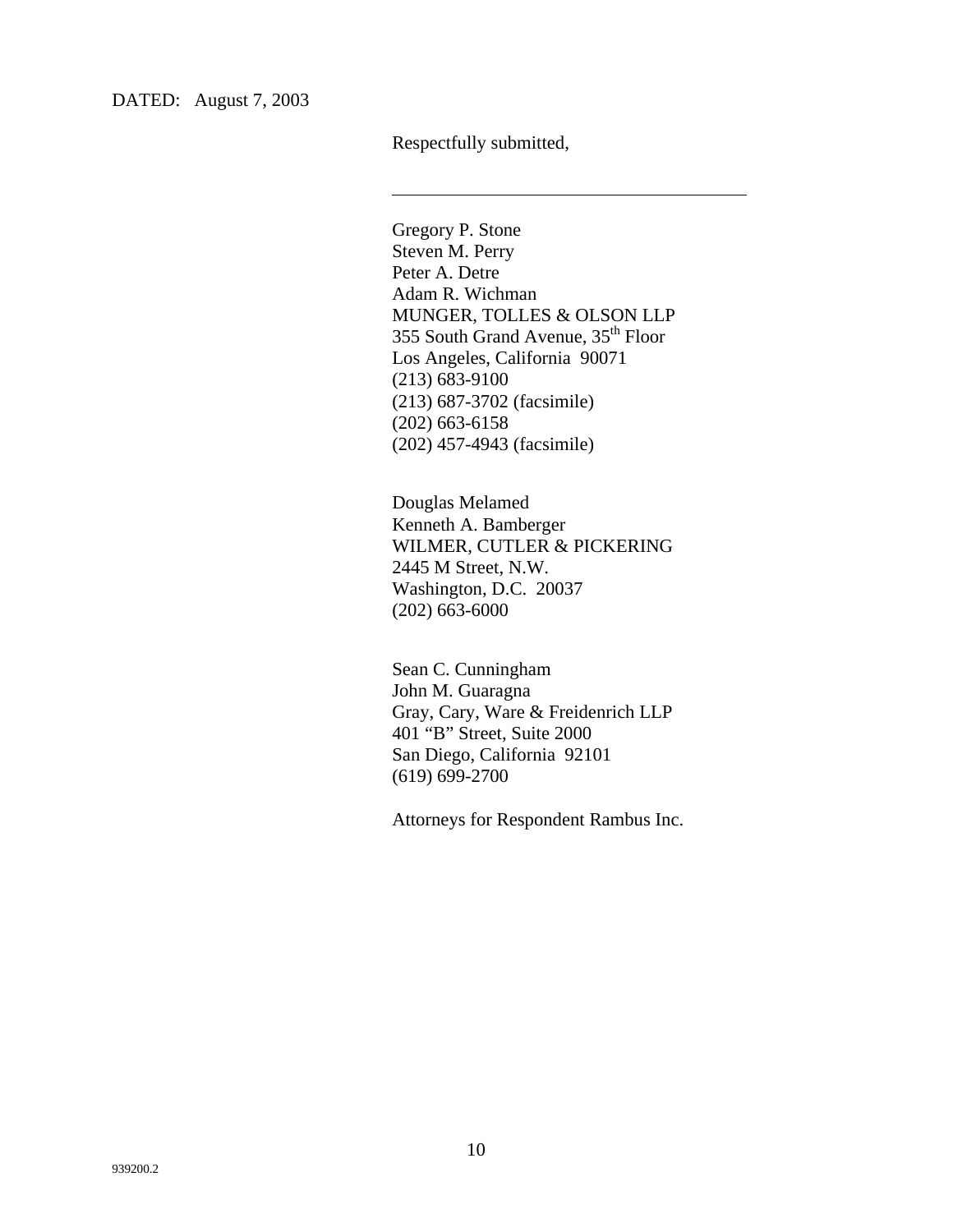## **UNITED STATES OF AMERICA BEFORE THE FEDERAL TRADE COMMISSION**

**In the Matter of**

**RAMBUS INC.,**

**Docket No. 9302**

**a corporation.**

## **ORDER GRANTING RESPONDENT RAMBUS INC.'S REQUEST FOR OFFICIAL NOTICE OF VARIOUS UNITED STATES PATENTS**

Rambus's Request For Official Notice of Various United States Patents is hereby

GRANTED. The Court takes official notice, under Commission Rule of Practice 3.43(d),

16 C.F.R. § 3.43(d), and Federal Rule of Evidence 201(b)(2), of the following issued U.S.

patents, which are hereby admitted as trial exhibits:

| <b>U.S. Patent number</b> | Exhibit       |
|---------------------------|---------------|
| 5,526,320                 | <b>RX730</b>  |
| 5,598,376                 | RX861         |
| 5,610,864                 | RX886         |
| 5,640,364                 | RX947         |
| 5,652,724                 | RX974         |
| 5,661,695                 | RX987         |
| 5,668,773                 | RX999         |
| 5,675,549                 | <b>RX566</b>  |
| 5,696,732                 | RX1071        |
| 5,706,247                 | RX1085        |
| 5,717,654                 | RX1098        |
| 5,721,859                 | RX1107        |
| 5,729,503                 | RX1124        |
| 5,757,703                 | <b>RX2308</b> |
| 5,802,010                 | RX1241        |
| 5,812,488                 | RX1272        |
| 5,831,932                 | <b>RX1305</b> |
| 5,850,368                 | RX1354        |
| 5,963,504                 | RX1514        |
| 5,631,871                 | RX925         |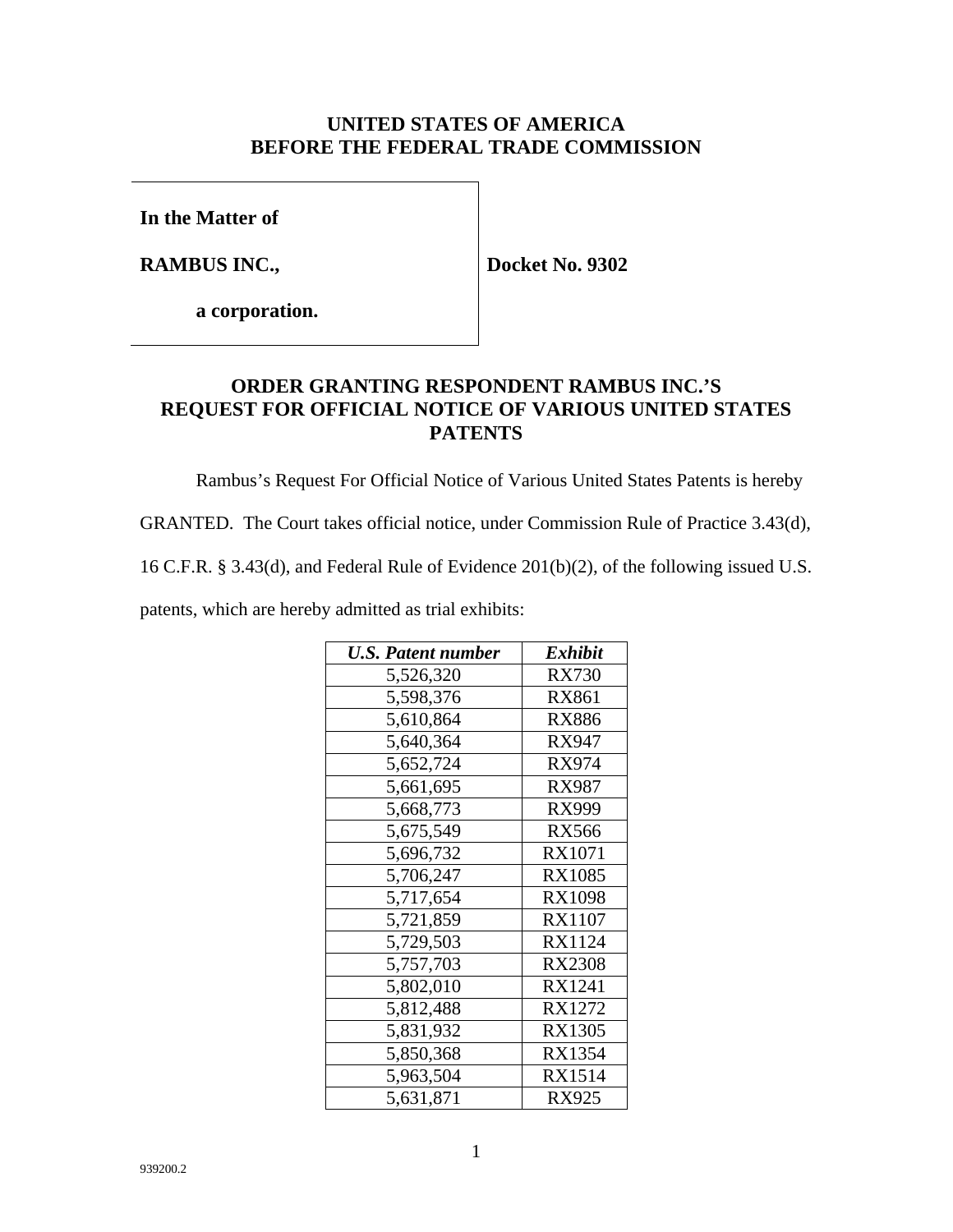| <b>U.S. Patent number</b> | <b>Exhibit</b> |
|---------------------------|----------------|
| 5,808,958                 | <b>RX2309</b>  |
| 5,838,990                 | <b>RX1309</b>  |
| 5,982,694                 | <b>RX2310</b>  |
| 5,986,968                 | RX2311         |
| 6,028,816                 | RX2312         |
| 6,289,413                 | <b>RX1890</b>  |
| 6,356,484                 | RX2313         |
| 6,591,353                 | RX2314         |

IT IS SO ORDERED.

Date: \_\_\_\_\_\_\_\_\_\_\_

Stephen J. McGuire Chief Administrative Law Judge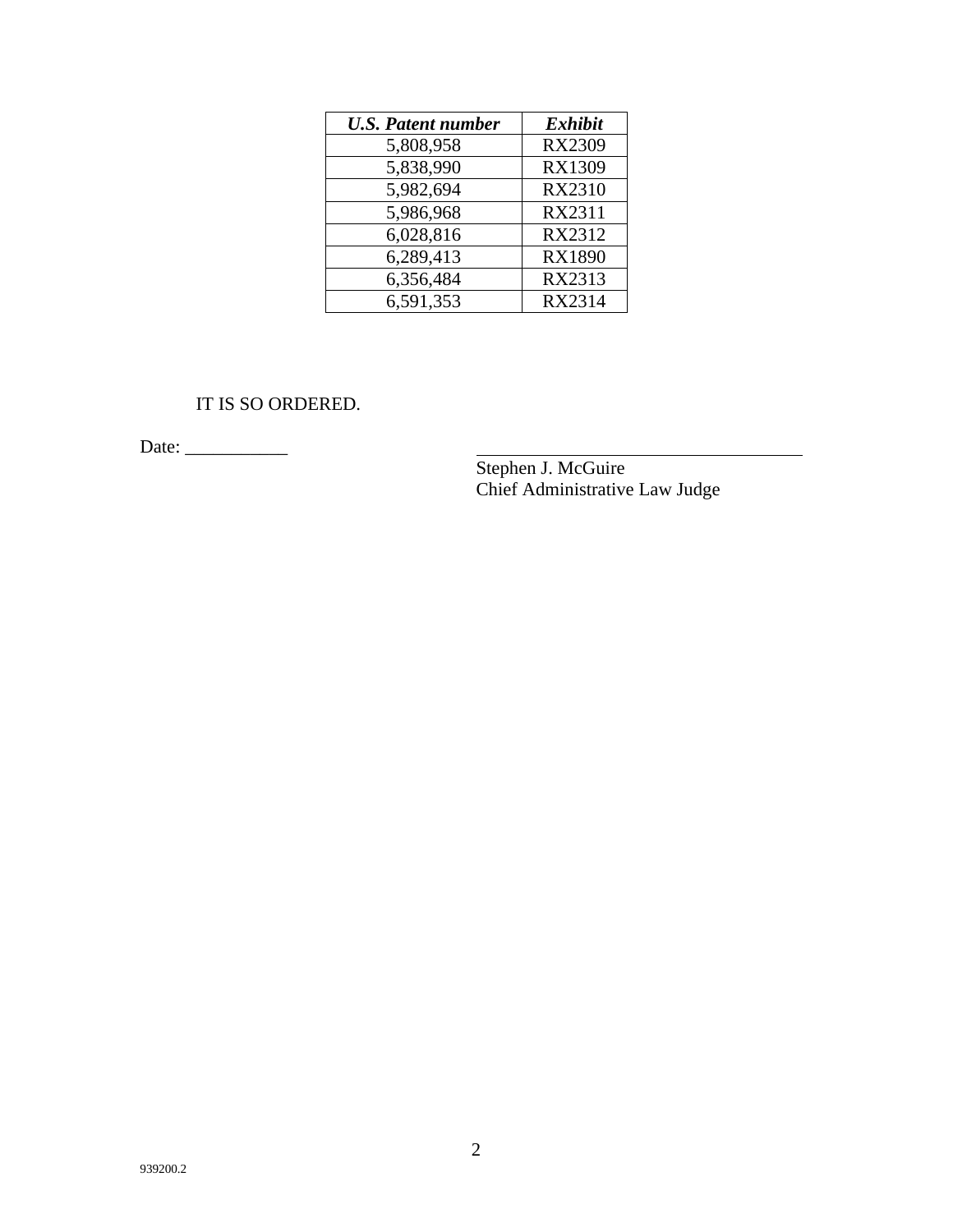## **UNITED STATES OF AMERICA BEFORE THE FEDERAL TRADE COMMISSION**

**In the Matter of**

**RAMBUS INC.,**

**a corporation.**

**Docket No. 9302**

## **CERTIFICATE OF SERVICE**

I, Adam R. Wichman, hereby certify that on August 7, 2003, I caused a true and correct copy of *Reply In Support of Request for Official Notice of Various United States Patents; Order Granting Respondent Rambus Inc.'s Request For Official Notice Of Various United States Patents* to be served on the following persons by Federal Express:

| Hon. Stephen J. McGuire                          | M. Sean Royall, Esq.                   |
|--------------------------------------------------|----------------------------------------|
| Chief Administrative Law Judge                   | Deputy Director, Bureau of Competition |
| Federal Trade Commission, Room H-112             | Federal Trade Commission, Room H-372   |
| 600 Pennsylvania Avenue, N.W.                    | 600 Pennsylvania Avenue, N.W.          |
| Washington, D.C. 20580                           | Washington, D.C. 20580                 |
|                                                  |                                        |
| Donald S. Clark, Secretary                       | Malcolm L. Catt, Esq.                  |
| Federal Trade Commission, Room H-159             | Attorney                               |
| 600 Pennsylvania Avenue, N.W.                    | <b>Federal Trade Commission</b>        |
| Washington, D.C. 20580                           | 601 New Jersey Avenue, N.W.            |
|                                                  | Washington, D.C. 20001                 |
| Richard B. Dagen, Esq.                           |                                        |
| <b>Assistant Director, Bureau of Competition</b> |                                        |
| <b>Federal Trade Commission</b>                  |                                        |
| 601 New Jersey Avenue, N.W.                      |                                        |
| Washington, D.C. 20001                           |                                        |

l

Adam R. Wichman